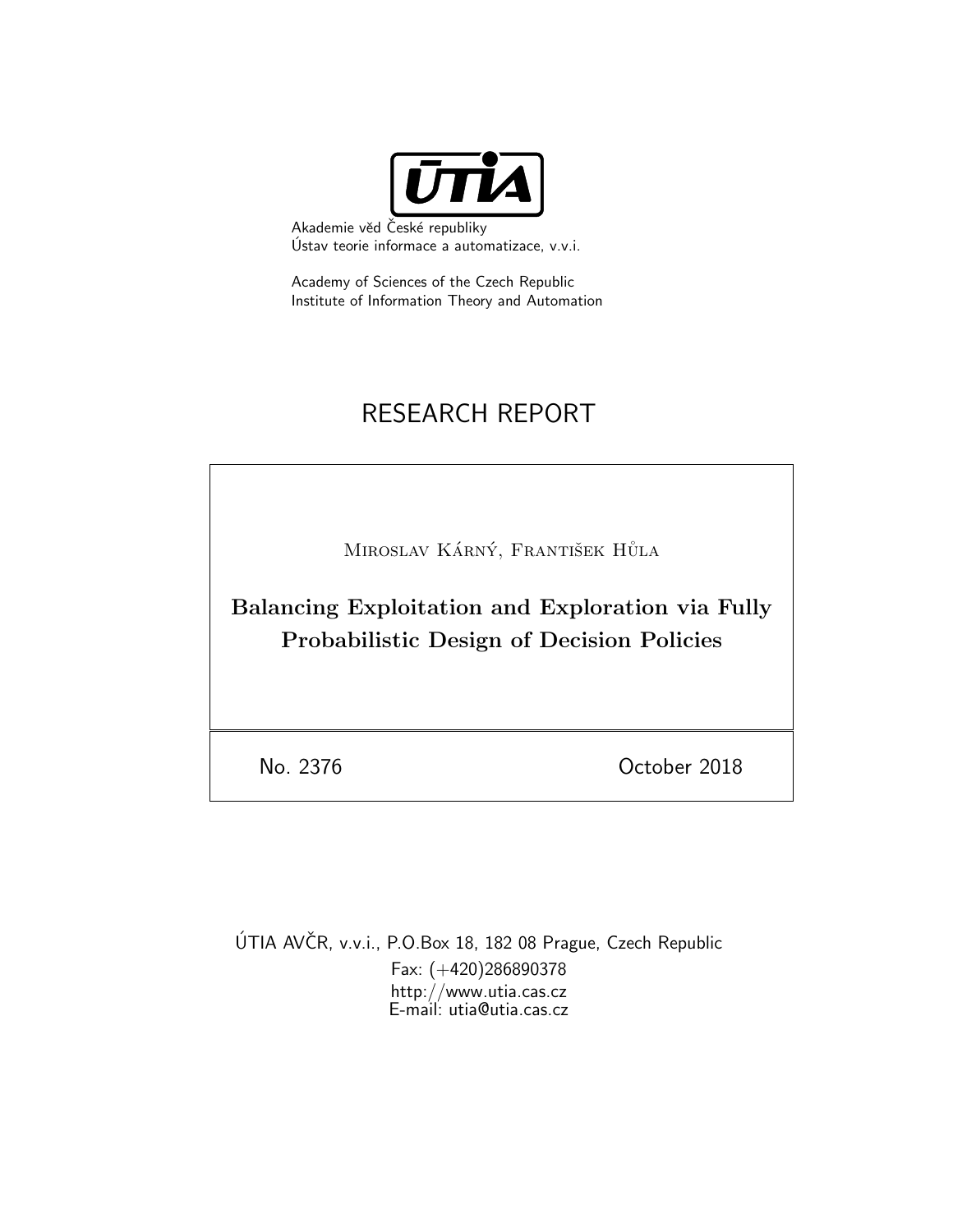#### 2 M. Kárný, F. Hůla

This report is an unreferred manuscript which is intended to be submitted for publication. Any opinions and conclusions expressed in this report are those of the authors and do not necessarily represent the views of the institute.

This research has been supported by  $GA\check{C}R$ , grants  $GA16-09848S$  and  $18-15970S$ .

Abstract. Adaptive decision making learns an environment model serving a design of a decision policy. The policy-generated actions influence both the acquired reward and the future knowledge. The optimal policy properly balances exploitation with exploration. The inherent dimensionality curse of decision making under incomplete knowledge prevents the realisation of the optimal design. This has stimulated repetitive attempts to reach this balance at least approximately. Usually, either: (a) the exploitative reward is enriched by a part reflecting the exploration quality and a feasible approximate certainty-equivalent design is made; or (b) an explorative random noise is added to the purely exploitative actions. This paper avoids the inauspicious (a) and improves (b) by employing the non-standard fully probabilistic design (FPD) of decision policies, which naturally generates random actions. Monte-Carlo experiments confirm its achieved quality. The quality stems from methodological contributions, which include: (i) an improvement of the relation between FPD and standard Markov Decision Processes; (ii) a design of an adaptive tuning of an FPD-parameter. The latter also suits for the tuning of the temperature in both simulated annealing and Boltzmann's machine.

Keywords: Exploitation · Exploration · Bayesian estimation · Adaptive systems · Fully probabilistic design · Kullback-Leibler divergence · Decision policy · Markov decision process.

### 1 Introduction

The inspected decision making is close to the traditional Markov Decision Process (MDP, [23]). The next summary of known basic facts allows us to formulate and solve the addressed problem. In order to focus on the paper's topic, we restrict ourselves to a finite amount of possible agent's actions<sup>1</sup>  $a_t \in \mathbf{a}$  $\{1,\ldots,|\boldsymbol{a}|\}, |\boldsymbol{a}| < \infty$ . They are selected in a finite amount of epochs  $t \in \boldsymbol{t} =$  $\{1,\ldots,|\boldsymbol{t}|\}, |\boldsymbol{t}| < \infty$ . The agent's environment responds to actions by discretevalued observable states  $s_t \in s = \{1, \ldots, |s|\}, |s| < \infty$ . A given real-valued reward  $\mathbf{r} = (\mathbf{r}_t(\tilde{s}, a, s), \tilde{s}, s \in \mathbf{s}, a \in \mathbf{a})_{t \in \mathbf{t}}$  quantifies the agent's preferences. The sequence of transition probabilities

$$
\mathsf{p} = (\mathsf{p}_t(\tilde{s}|a,s), \ \tilde{s}, s \in \mathbf{s}, \ a \in \mathbf{a})_{t \in \mathbf{t}},\tag{1}
$$

models the assumed Markov random environment. The sequence of probabilities  $\pi = (\pi_t(a|s), a \in \mathbf{a}, s \in s)_{t \in \mathbf{t}}$  describes the agent's optional, randomised and

<sup>&</sup>lt;sup>1</sup> Throughout, **x** denotes set of x's of cardinality  $|x|$ .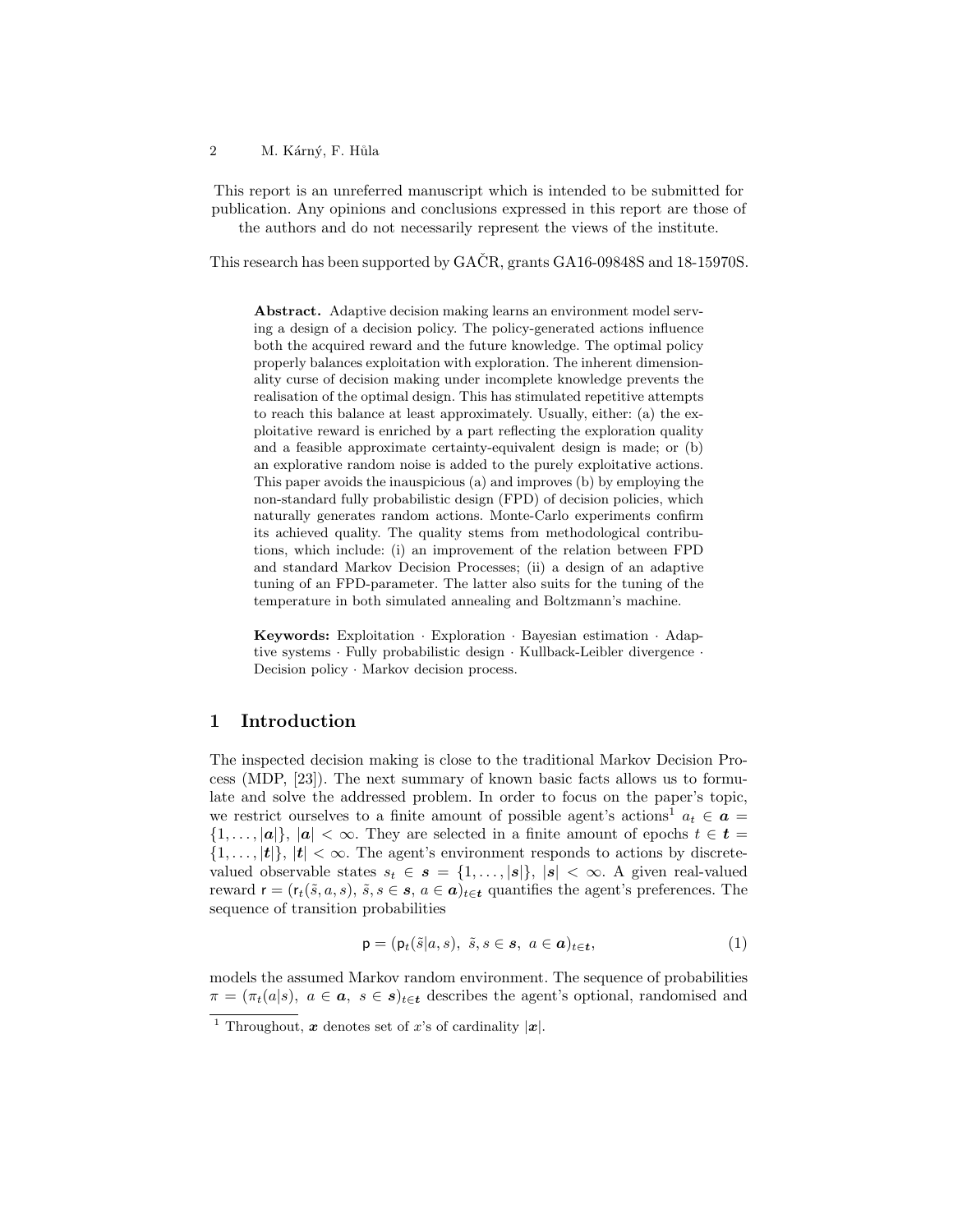Markov policy. The MDP-optimal policy  $\pi^{\text{MDP}}$  maximises the expected cumulative reward

$$
\pi^{\text{MDP}} \in \operatorname{Arg} \max_{\pi \in \pi} \mathsf{E}^{\pi} \Big[ \sum_{t \in \mathbf{t}} r_t(s_t, a_t, s_{t-1}) \Big]. \tag{2}
$$

The strategy-dependent expectation  $E^{\pi}$  is implicitly conditioned on a known initial state. The optimisation runs over the set  $\pi$  of Markov policies

$$
\boldsymbol{\pi} = \left\{ \left( \pi_t(a|s) \ge 0, \sum_{a \in \mathbf{a}} \pi_t(a|s) = 1, \ \forall s \in \mathbf{s} \right)_{t \in \mathbf{t}} \right\}.
$$
 (3)

Dynamic programming (DP) provides the MDP-optimal policy consisting of deterministic decision rules  $(\pi_t(a|s))_{t \in \mathbf{t}}$  selecting the maximisers  $a_t^{\text{MDP}}(s)$  in

$$
\mathsf{v}_{t-1}(s) = \max_{a \in \mathbf{a}} \mathsf{E}^{\pi} [r_t(\tilde{s}, a, s) + \mathsf{v}_t(\tilde{s})|a, s], \ s \in \mathbf{s}, \ t \in \mathbf{t}.
$$
 (4)

The functional equation (4) evolves the value functions  $v_t(s)$ ,  $s \in \mathcal{S}$ , and provides the used maximising arguments  $a_t^{\text{MDP}}(s)$ ,  $s \in \mathbf{s}$ . It is solved backwards starting with  $v_{|t|}(s) = 0$ ,  $\forall s \in s$ . This standard solution extends to the case with the incompletely known environment model parameterised by the transition probability values

$$
\mathsf{p}_t(\tilde{s}|a,s,\theta) = \theta(\tilde{s}|a,s), \ \theta \in \boldsymbol{\theta}.\tag{5}
$$

The set  $\theta$  is delimited by the meaning of the parameter

$$
\boldsymbol{\theta} = \left\{ \theta(\tilde{s}|a,s) \ge 0, \sum_{\tilde{s} \in \mathbf{s}} \theta(\tilde{s}|a,s) = 1, \ \forall a \in \mathbf{a}, \forall s \in \mathbf{s} \right\}.
$$
 (6)

The parametric model (5) belongs to exponential family [3] and possesses Dirichlet's distribution  $\mathcal{D}_{\theta}(V_0)$ , given by the finite-dimensional occurrence array

$$
V_0 = (V_0(\tilde{s}|a,s))_{\tilde{s},s \in \mathbf{s},a \in \mathbf{a}}, \quad V_0(\tilde{s}|a,s) > 0,
$$

as its conjugate prior. With the chosen  $\mathcal{D}_{\theta}(V_0)$ , Bayesian learning [5] reproduces Dirichlet's form. It reduces to the updating of the occurrence array

$$
V_t(s_t|a_t, s_{t-1}) = V_{t-1}(s_t|a_t, s_{t-1}) + 1,
$$
\n<sup>(7)</sup>

where  $(s_t, a_t, s_{t-1})$  is the realised triple. This recursion, together with the predictive probabilities

$$
\mathsf{p}(\tilde{s}|a,s,V_{t-1}) = \frac{V_{t-1}(\tilde{s}|a,s)}{\sum_{\tilde{s}\in\mathbf{s}}V_{t-1}(\tilde{s}|a,s)} = \hat{\theta}_{t-1}(\tilde{s}|a,s), \ \forall \tilde{s}, s \in \mathbf{s}, \ \forall a \in \mathbf{a}, \tag{8}
$$

provides the Markov transition probability of the *information state*  $(s_t, V_t)$ . Thus, the MDP-optimal policy can formally be computed via DP (4) where s is replaced by  $(s, V)$ . Such an MDP-optimal policy  $(\pi_t(a|s, V))_{t \in \mathbf{t}}$  inevitably optimally balances the explorative effort, regarding the evolution of  $s_t$ , and the exploitative effort, regarding the evolution of  $V_t$ , cf. [11]. The number of possible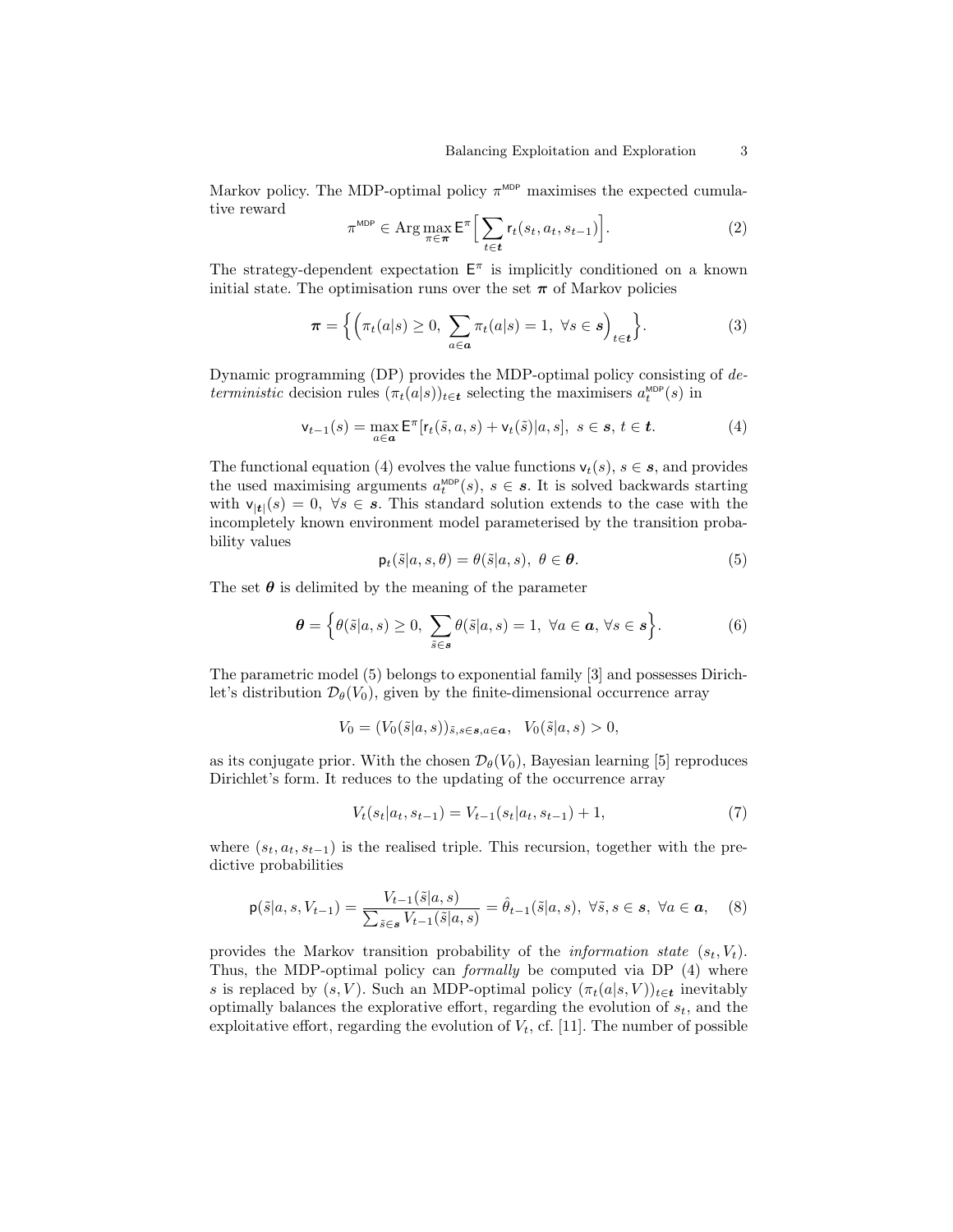4 M. Kárný, F. Hůla

information states however, blows up exponentially. This prevents the evaluation and storing of the value functions  $(v_t(s, V))_{t \in \mathbf{t}}$ .

The common remedy is the use of the frozen point estimate  $\hat{\theta}_{t-1}$  instead of  $\theta$ in DP. This certainty-equivalent approximation diminishes the curse of dimensionality [4]. This approximation, however, gives up the care about the intentional exploration. It provably diverges from the optimal policy with a positive probability [21]. This experimentally well-confirmed fact has led to a range of attempts to recover the intentional exploration. The active exploration is mostly reached by introducing a random constituent into actions [9, 10, 31]. Good results are often achieved but the proper balance between exploration and exploitation is hard to find. This manifests itself in, repeatedly admitted, sensitivity to the choice of parameters determining the noise added to the exploitative actions.

This paper introduces the proper exploration by employing the fully probabilistic design of decision policies (FPD, [16, 18]). FPD is closely related to the Kullback-Leibler control [12, 13, 15]. In the given context, it is important that FPD leads to the randomised, and thus explorative policy unlike the usual MDP.

Methodologically, the paper relates MDP and FPD in a better way than the axiomatisation [18]. It proposes the adaptation of an optional FPD-parameter, similar to the temperature in simulated annealing [26] or Boltzmann's machine [30]. Practically, it presents Monte Carlo experiments, which show that the certainty-equivalent version of FPD is indeed adequately explorative.

Layout: Section 2 recalls basic facts about the ingredients of the advocated decision policy. It formalises and solves the addressed problem. Section 3 summarises the results of extensive simulations reflecting the properties of the proposed policy. Section 4 adds concluding remarks. Appendix contains data used in simulations so that our results can be reproduced.

#### 2 FPD and its Relation to MDP

The environment model  $p(1)$  and any fixed policy  $\pi$  in (3) determine the joint probability  $c^{\pi}$  of states and actions (implicitly conditioned on the initial state)

behavior 
$$
b \in \mathbf{b} = \mathsf{X}_{t \in \mathbf{t}}(s \times \mathbf{a})
$$
  

$$
\mathsf{c}^{\pi}(\overline{s_{|\mathbf{t}|}, a_{|\mathbf{t}|}, s_{|\mathbf{t}|-1}, a_{|\mathbf{t}|-1}, \ldots, s_1, a_1}) = \prod_{t \in \mathbf{t}} \mathsf{p}_t(s_t|a_t, s_{t-1}) \pi_t(a_t|s_{t-1}). \qquad (9)
$$

This closed-loop model  $c^{\pi}(b)$  completely describes (closed-loop) behaviours  $b \in b$ (9) consisting of observed and opted variables. Thus, all design ways, e.g. MDPs with different rewards, leading to the same  $c^{\pi}$  are equivalent. This observation [27] implies that decision objectives can generally be expressed via an ideal (desired) closed-loop model  $c^i(b)$ ,  $b \in \mathbf{b}$ . Informally, the ideal assigns high values to desired behaviours and small values to undesired behaviours. With the ideal closed-loop model chosen, the FPD-optimal policy  $\pi^{\text{FPD}}$  makes  $\mathsf{c}^{\pi^{\text{FPD}}}$  closest to c i . The FPD axiomatisation [18] specifies widely-acceptable conditions under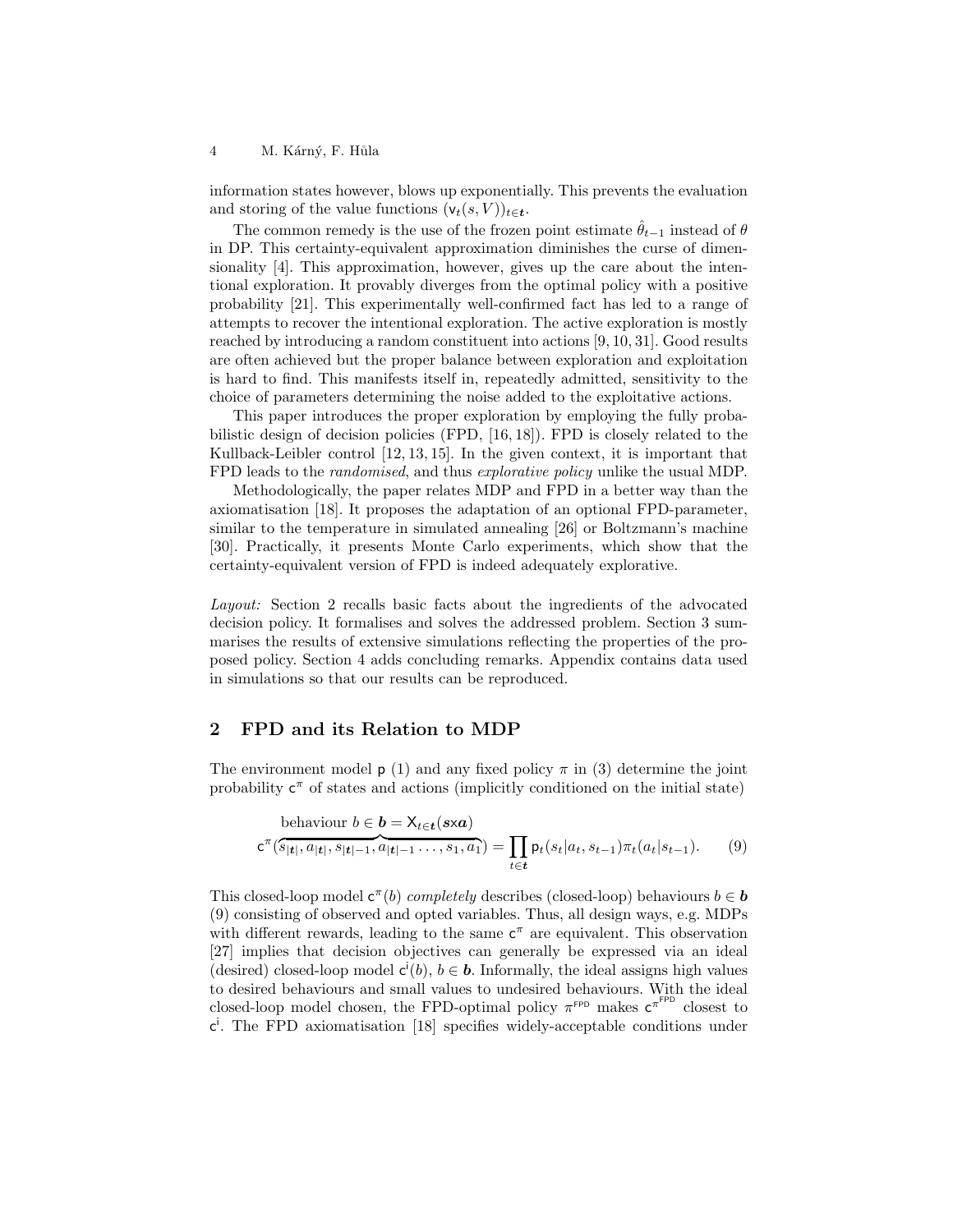which the Kullback-Leibler divergence  $D(c^{\pi}||c^i)$ , [20], is the adequate proximity measure. The FPD-optimal policy  $\pi$ <sup>FPD</sup> is thus

$$
\pi^{\text{FPD}} \in \operatorname{Arg} \min_{\pi \in \pi} \mathsf{D}(\mathsf{c}^{\pi}||\mathsf{c}^{\mathsf{i}}) = \operatorname{Arg} \min_{\pi \in \pi} \sum_{b \in \mathbf{b}} \mathsf{c}^{\pi}(b) \ln \left(\frac{\mathsf{c}^{\pi}(b)}{\mathsf{c}^{\mathsf{i}}(b)}\right). \tag{10}
$$

Proposition 1 presented below describes the FPD-optimal decision rules. The proposition is a direct counterpart of stochastic DP [1, 7]. It uses the chain-rule factorisation of  $c^i$ , which delimits: (a) the ideal environment model  $p_t^i(\tilde{s}|a, s)$ , which are the ideal counterparts of the transition probabilities  $p_t(\tilde{s}|a, s)$ , and (b) the ideal decision rules  $\pi_t^i(a|s)$  forming the ideal policy.

Proof of Proposition 1 is, for instance, in [29]. The general FPD with the state estimation, corresponding to the partially observable MDP, is in [16].

**Proposition 1 (FPD-Optimal Policy)** Decision rules  $\pi_t^{\text{FPD}}(a|s)$ ,  $t \in \mathbf{t}$ , forming the FPD-optimal policy (10) result from the following backward recursion, initiated by  $w_{|t|}(s) = 1, \ \forall s \in s$ ,

$$
\pi_t^{\text{FPD}}(a|s) = \frac{\pi_t^i(a|s) \exp[-\omega_t(a,s)]}{\sum_{a \in \mathbf{a}} \pi_t^i(a|s) \exp[-\omega_t(a,s)]}, \ a \in \mathbf{a}, \ s \in \mathbf{s},
$$
\n(11)\n
$$
\omega_t(a,s) = \sum_{\tilde{s} \in \mathbf{s}} \mathsf{p}_t(\tilde{s}|a,s) \ln\left(\frac{\mathsf{p}_t(\tilde{s}|a,s)}{\mathsf{p}_t^i(\tilde{s}|a,s) \mathsf{w}_t(\tilde{s})}\right).
$$

The work [18] containing axiomatisation of FPD also proved that: (i) any Bayesian decision making can be arbitrarily well approximated by the FPD formulation (10); (ii) there are FPD tasks having no standard counterpart. In other words, FPD tasks represent the proper dense extension of Bayesian decision making. Here, we modify the constructive way in which this result was shown. The construction explicitly relates the standard MDP to the less usual FPD. Importantly, it serves the purpose of this paper. It shows how the MDP-optimal deterministic policy is arbitrarily-well approximated by the naturally explorative, FPD-optimal, randomised policy. The construction uses the standard notion of entropy  $H^{\pi}$  [8] of the closed-loop model  $c^{\pi}$  and the given cumulative reward R

$$
\mathsf{H}^{\pi} = -\sum_{b \in \mathbf{b}} \mathsf{c}^{\pi}(b) \ln(\mathsf{c}^{\pi}(b)), \quad \mathsf{R}(b) = \sum_{t \in \mathbf{t}} \mathsf{r}_t(s_t, a_t, s_{t-1}), \ b \in \mathbf{b}.
$$
 (12)

**Proposition 2 (FPD from MDP)** The optimisation (2) over policies  $\pi \in \pi$ (3), restricted by the additional requirement, determined by an optional  $h > 0$ ,

$$
\mathsf{H}^{\pi} \ge h > \mathsf{H}^{\pi^{\text{MDP}}},\tag{13}
$$

leads to the FPD-optimal policy (10) with respect to the ideal closed-loop model<sup>2</sup>

$$
\mathsf{c}^{\mathsf{i}}(b) \propto \exp[\mathsf{R}(b)/\lambda].\tag{14}
$$

 $\overline{2}$   $\propto$  means proportionality.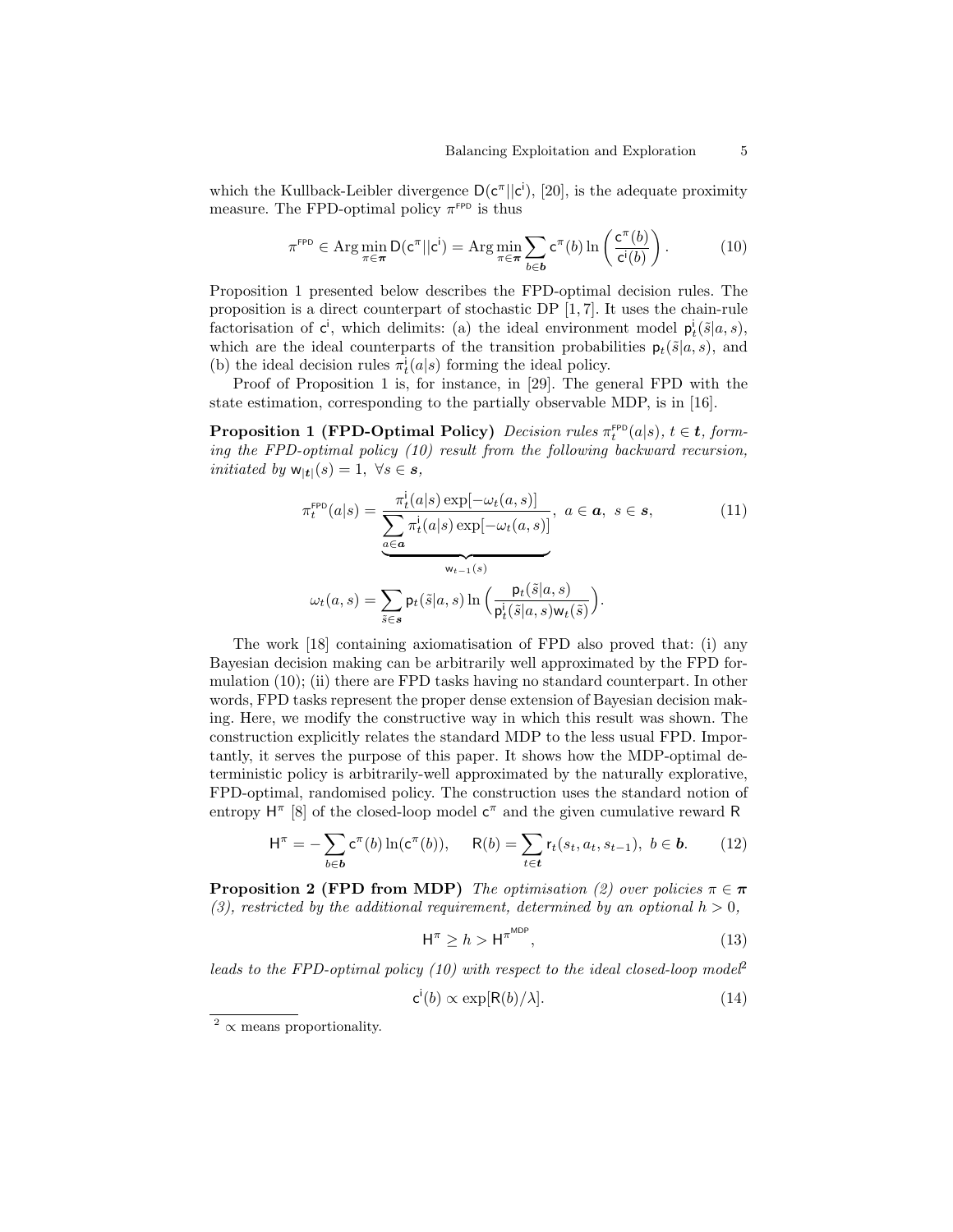The corresponding ideal environment model and the ideal decision rules are

$$
\mathsf{p}_t^{\mathsf{i}}(\tilde{s}|a,s) \propto \exp[r_t(\tilde{s},a,s)/\lambda], \quad \pi_t^{\mathsf{i}}(a|s) \propto \sum_{\tilde{s}\in\mathcal{s}} \exp[r_t(\tilde{s},a,s)/\lambda]. \tag{15}
$$

The optional bound h in (13) determines the scalar parameter  $\lambda = \lambda(h) > 0$  and

$$
\lim_{h \to H^{\pi_{\text{MDP}}}} \lambda(h) = 0. \tag{16}
$$

Proof. It can be directly verified that any policy, which replaces some deterministic rules of the policy  $\pi^{\text{MDP}}$  by randomised ones has a higher entropy. Thus, when maximising the expected accumulated reward  $(2)$ , under the inequality constraint (13), the constraint becomes active. The maximisation, equivalent to the negative-reward minimisation, reduces to the unconstrained minimisation of the Kuhn-Tucker functional [19], given by the multiplier  $\lambda = \lambda(h) > 0$ ,

$$
\pi^{\text{FPD}} \in \operatorname{Arg} \min_{\pi \in \pi} \sum_{b \in \mathbf{b}} c^{\pi}(b) [-R(b) + \lambda \ln(c^{\pi}(b))]
$$
  
= 
$$
\operatorname{Arg} \min_{\pi \in \pi} \sum_{b \in \mathbf{b}} c^{\pi}(b) \ln \left( \frac{c^{\pi}(b)}{\exp[R(b)/\lambda]} \right) = \operatorname{Arg} \min_{\pi \in \pi} D(c^{\pi} || c^i).
$$

The additive reward form (12), standard conditioning and marginalisation imply the forms of the ideal factors (15). The limiting property (16) corresponds with the gradual relaxation of the constraint (13).

 $\Box$ 

#### Remarks

 $\checkmark$  The role of the *ideal* decision rule (15) differs from the closely-related Bolzmann's machine, which uses the decision rules

$$
\pi_t(a|s) \propto \exp\left(\sum_{\tilde{s}\in\mathbf{s}} \mathsf{r}_t(\tilde{s}|a,s)\mathsf{p}_t(\tilde{s}|a,s)/\lambda\right), \quad \lambda > 0. \tag{17}
$$

 $\checkmark$  The original, less general, relation of FPD and MDP [18] led to the ideal closed-loop model  $\mathbf{c}^{\text{i} \text{i} \text{i} \text{j}}$  that also exploited the environment model  $\mathbf{p} =$  $\prod_{t \in \boldsymbol{t}} \mathsf{p}_t\ (1)$ 

$$
\mathsf{c}^{\text{i}orig}(b) \propto \mathsf{p}(b) \exp[\mathsf{R}(b)/\lambda] \stackrel{(14)}{\leftarrow} \mathsf{p}(b)\mathsf{c}^{\mathsf{i}}(b), \ b \in \mathbf{b}.\tag{18}
$$

Recovering the explorative nature of the certainty-equivalent MDP-optimal policy is the main reason for employing the constraint (13). The following accounting of the influence of the incomplete knowledge on resulting policy brings an insight into the exploration problem. Primarily, it guides the adaptive choice of  $\lambda = \lambda(h) > 0$  parameterising the ideal closed-loop model (14).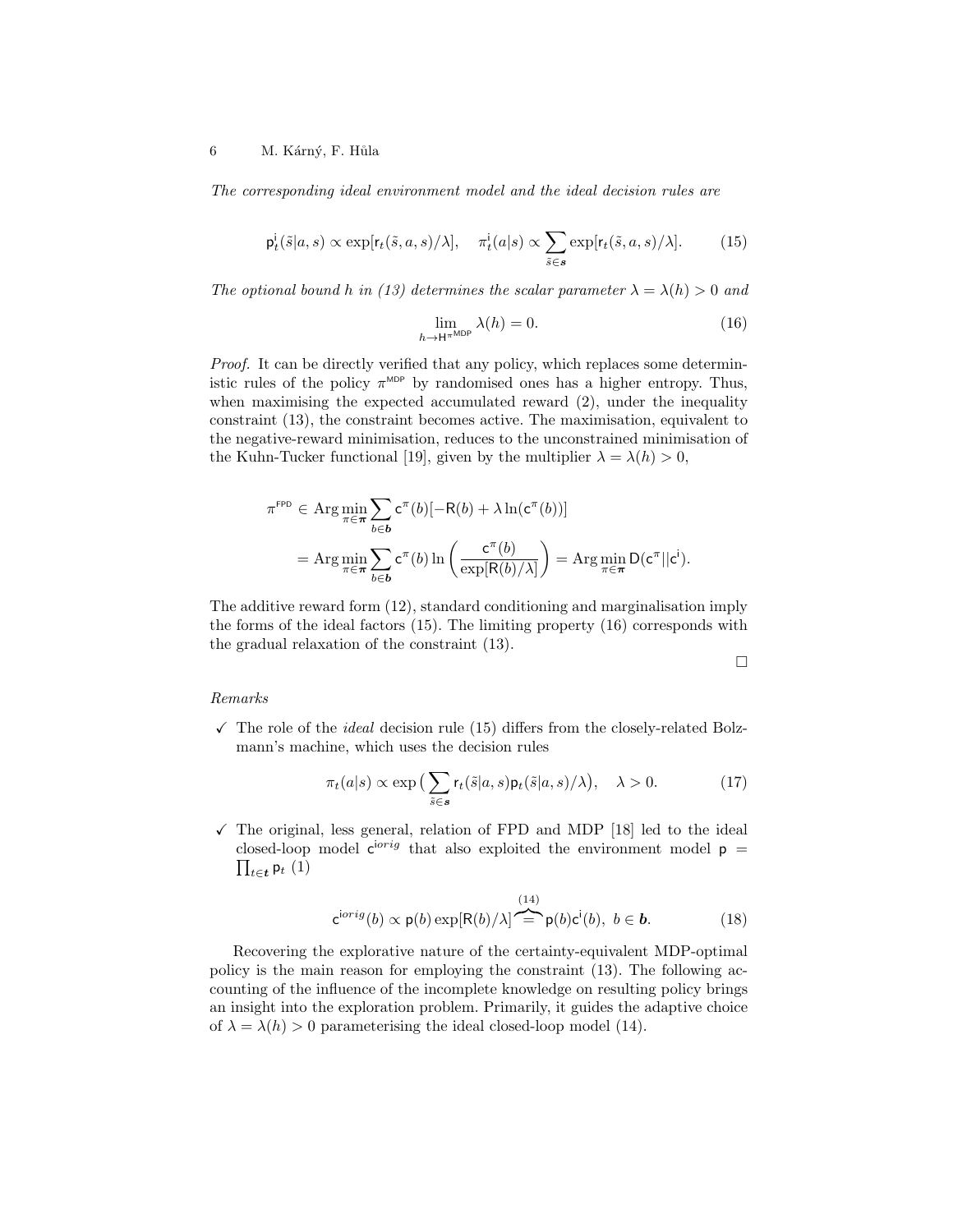The policy  $\pi^{\text{MDP}}(\theta)$ , which maximises the expected cumulative reward while using a given parameter  $\theta \in \theta$ , consists of the MDP-optimal deterministic rules

$$
\pi_t^{\text{MDP}}(a|s,\theta) = 1 \quad \text{if} \quad a = a_t^{\text{MDP}}(s,\theta), \qquad \pi_t^{\text{MDP}}(a|s,\theta) = 0 \quad \text{otherwise.} \tag{19}
$$

There  $a_t^{\text{MDP}}(s, \theta)$  is the maximising argument in the tth step of DP (4) with the explicit conditioning on  $\theta \in \boldsymbol{\theta}$ .

The decision rules<sup>3</sup>  $\pi_t^{\text{FPD}}(a|s,V,\lambda)$  of the constructed approximation of the FPD-optimal policy should approximate the policy  $\pi^{\text{MDP}}(\theta)$  made of the rules (19) exploiting the knowledge of the parameter  $\theta$ 

$$
\pi^{\mathrm{MDP}}(\theta)=(\pi^{\mathrm{MDP}}_t(a_t|s_{t-1},\theta))_{t\in\mathbf{t}},\ a_t\in\mathbf{a},\ s_{t-1}\in\mathbf{s}.
$$

The approximate policy has the posterior probability  $p(\theta|s, V)$  as the only information about  $\theta \in \boldsymbol{\theta}$ .

Works [6, 17] imply that the expected Kullback-Leibler divergence of  $\pi^{\text{MDP}}(\theta)$ from  $\pi$ <sup>FPD</sup> is the adequate proximity measure to be minimised by

$$
\pi^{\text{FPD}} = (\pi_t^{\text{MDP}}(a_t|s_{t-1}, V_{t-1}))_{t \in \mathbf{t}}, a_t \in \mathbf{a}, V_{t-1} \text{ given by (7)}
$$

via the adequately chosen  $\lambda^{\text{FPD}} = \lambda^{\text{FPD}}(s_{t-1}, V_{t-1})_t$ . This dictates the selection

$$
\lambda^{\text{FPD}}(s_{t-1}, V_{t-1}) \in \text{Arg}\min_{\lambda > 0} \tag{20}
$$
\n
$$
\int_{\theta} \sum_{a \in \mathbf{a}} \pi_t^{\text{MDP}}(a|s_{t-1}, \theta) \ln \left( \frac{\pi_t^{\text{MDP}}(a|s_{t-1}, \theta)}{\pi_t^{\text{FPD}}(a|s_{t-1}, V_{t-1}, \lambda)} \right) \mathbf{p}(\theta|s_{t-1}, V_{t-1}) \, d\theta.
$$

The optimal actions  $a_t^{\text{MDP}}(s, \theta)$  depend on the parameter  $\theta \in \theta$  in a quite complex way. This makes us to solve (20) for greedy (one-stage-ahead) FPD. Importantly, the resulting ideal factors (15) are used in the multi-step policy design. Thus, the dynamic nature of the policy design is not compromised unlike in the widespread solutions of the exploration problem [31].

For choosing  $\lambda^{\text{FPD}}(s, V)$ , at the observed  $s = s_{t-1}$  and given  $V = V_{t-1}$ , let us define, cf. (2), (6),

$$
\boldsymbol{\theta}_{a} = \left\{ \theta \in \boldsymbol{\theta} : \sum_{\tilde{s} \in \mathbf{s}} r_{t}(\tilde{s}, a, s) \theta(\tilde{s}|a, s) \ge \sum_{\tilde{s} \in \mathbf{s}} r_{t}(\tilde{s}, \tilde{a}, s) \theta(\tilde{s}|\tilde{a}, s), \ \forall \tilde{a} \in \mathbf{a} \right\}, \ \forall a \in \mathbf{a}.
$$
\n(21)

<sup>&</sup>lt;sup>3</sup> The dependence on  $\lambda$  is stressed by the extended condition.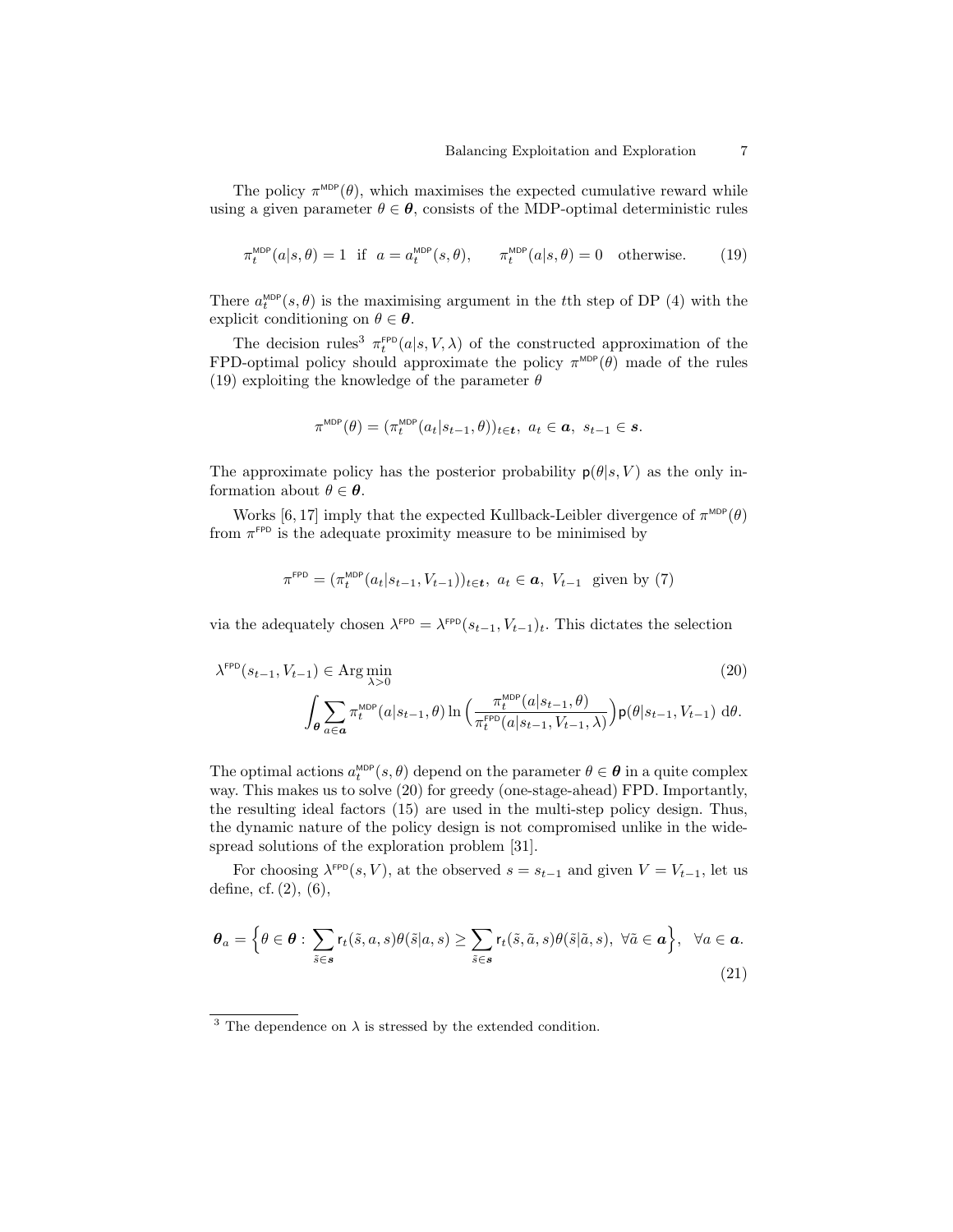#### 8 M. Kárný, F. Hůla

On  $\theta_a$ , the action is optimal,  $a = a^{\text{MDP}}(\theta)$ . For the FPD-optimal greedy decision rule (11) and the ideal factors (15), the optimisation (20) reads<sup>4</sup>

$$
\lambda^{\text{FPD}}(s, V) \in \text{Arg}\min_{\lambda > 0} \sum_{a \in \mathbf{a}} \mathsf{p}(\theta_a | s, V) \Bigg[ -\bar{r}(a, s, V) / \lambda - \mathsf{H}(a, s, V) \n+ \ln \Big( \sum_{\tilde{a} \in \mathbf{a}} \exp \big( + \bar{r}_t(\tilde{a}, s, V) / \lambda + \mathsf{H}(\tilde{a}, s, V) \big) \Big) \Bigg], \text{ where}
$$
\n
$$
\bar{r}_t(a, s, V) = \sum_{\tilde{s} \in \mathbf{s}} \mathsf{r}_t(\tilde{s}, a, s) \mathsf{p}(\tilde{s} | a, s, V),
$$
\n
$$
\mathsf{H}(a, s, V) = -\sum_{\tilde{s} \in \mathbf{s}} \mathsf{p}_t(\tilde{s} | a, s, V) \ln(\mathsf{p}_t(\tilde{s} | a, s, V)),
$$
\n
$$
\mathsf{p}(\theta_a | s, V) = \int_{\theta_a} \mathsf{p}(\theta | s, V) \, \mathrm{d}\theta. \tag{22}
$$

Numerical solution of the scalar minimisation (22) is simple and can be done by any off-the-shelf software. The evaluation of probabilities  $p(\theta_a|s, V)$  (22) of the sets  $\theta_a$ ,  $a \in \mathbf{a}$  (21) is the only more involved step. Even it can be made by a straightforward Monte Carlo integration without excessive demands on its precision.

## 3 Experiments

This part provides a representative sample of Monte Carlo studies from [14].

The simulated environment corresponded to MDP with  $|s| = 10$  possible states,  $|a| = 5$  possible actions. These options balanced the wish to deal with a nontrivial example and to perform extensive Monte Carlo experiments within a reasonable time even in the experimental Matlab implementation. Numerical values of the time-invariant simulated environment model p and of the timeinvariant reward r are in Appendix.

The considered number of epochs was  $|t| = 10 \ll |\theta| \approx |s|^2 \times |\mathbf{a}| = 500$ . As already said, the proper balancing of exploration with exploitation is vital under the conditions of this type.

The compared policies are summarised in Table 1, which provides their labels, under which they are referred to in the figures. The table briefly characterises them and refers to their descriptions.

Policies depending on a fixed  $\lambda$  were judged on the uniform grid

$$
\lambda \in \{0.15, 0.20, 0.25, \dots, 3.60\}.
$$
\n
$$
(23)
$$

<sup>&</sup>lt;sup>4</sup> In experiments,  $\lambda^{\text{FPD}}$  was also optimised for the original ideal closed loop model (18). Then,  $\lambda^{\text{FPD}}$  minimises an analogy of (22).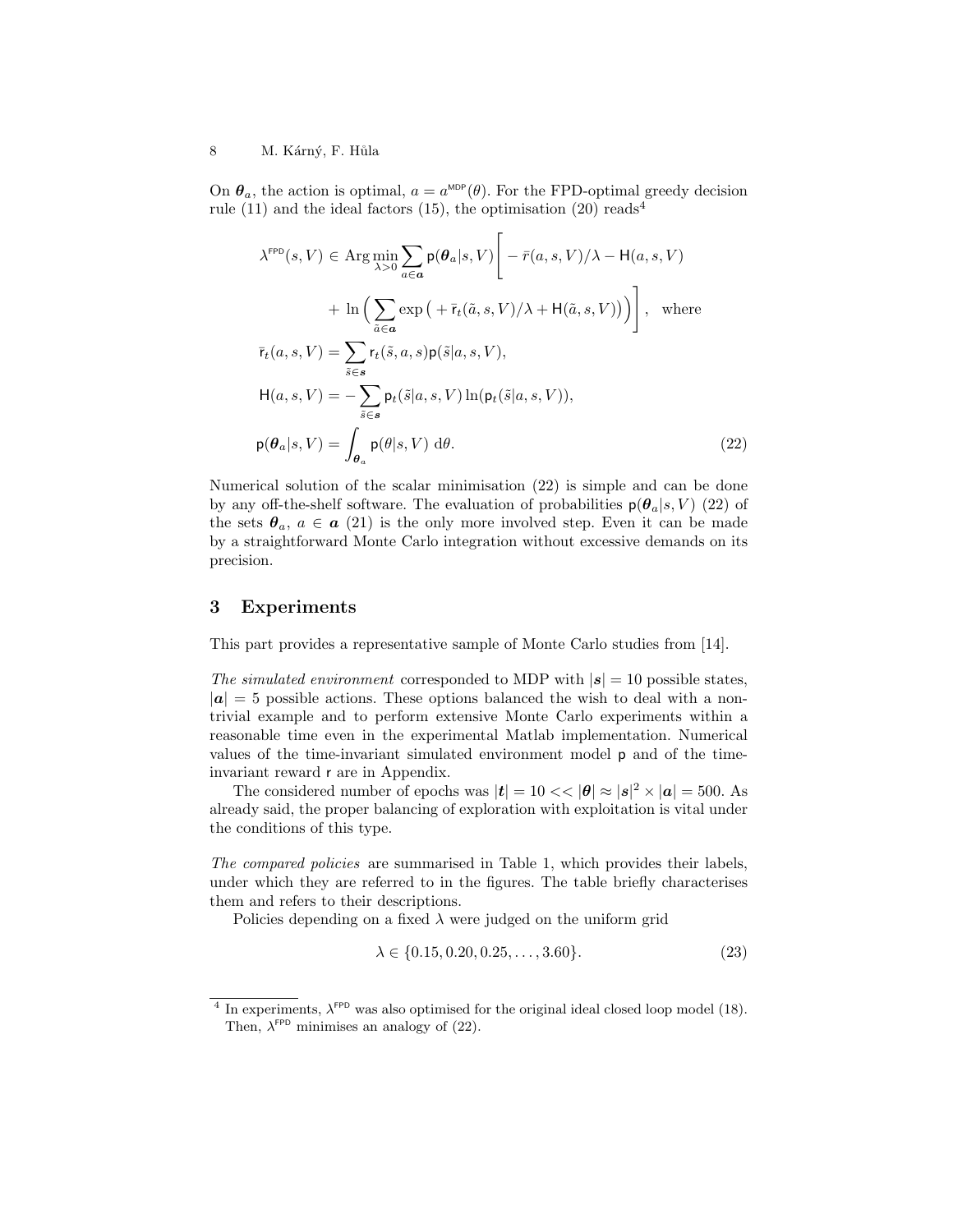| Label              | Characterisation                                   | Reference                  |
|--------------------|----------------------------------------------------|----------------------------|
| DPknownPar         | MDP, known model                                   | (1), (2), (4)              |
| DP                 | MPD, learnt model, CE                              | (2), (4), (7), (8)         |
| <b>FPD</b>         | FPD, learnt model, CE, former ideal                |                            |
|                    | given $\lambda$                                    | (11), (18), (7), (8)       |
| FPDAdaptive        | FPD, learnt model, CE, former ideal                |                            |
|                    | adapting $\lambda$                                 | (11), (18), (7), (8), (22) |
| FPDE <sub>xp</sub> | FPD, learnt model, CE, proposed ideal              |                            |
|                    | given $\lambda$                                    | (11), (14), (7), (8)       |
| FPDExpAdaptive     | FPD, learnt model, CE, proposed ideal              |                            |
|                    | adapting $\lambda$                                 | (11), (14), (7), (8), (22) |
| Boltzmann          | Greedy MDP, the learnt model, CE                   | (7), (8), (17)             |
|                    | Boltzmann's machine, learnt model, given $\lambda$ |                            |
| eps-Greedy         | Greedy MDP, learnt model, CE                       |                            |
|                    | uniform noise                                      | [28]                       |
|                    | injected with probability $\varepsilon = 0.3$      |                            |
| UCB1               | Greedy MDP, learnt model, CE, noise                | [2, 25]                    |
|                    | tuned according upper confidence bound             |                            |

Table 1. Compared Policies (CE is certainty equivalent version; model means environment model).

The policy quality was quantified by the sample mean (referred to as the average profit) of cumulative rewards  $R(12)$  evaluated for  $10<sup>5</sup>$  Monte Carlo runs. Preliminary experiments verified that this number is more than sufficient to guarantee the representability of the results.

Results showing that the exploration is not necessarily helpful are in Figure 1 with abbreviations referring to labels in Table 1. They were obtained within the first experiment where the corresponding environment is described in Table 2. The policy DPknownPar, designed under the complete knowledge, reached the average profit of 72.11. Its variance  $\sigma = 51.72$  quantifies its volatility. Straight lines correspond to policies independent of  $\lambda$  varied on the considered grid.

The results in which exploration was significant, were gained within the second experiment. They are summarised in Figure 2 with abbreviations again referring to labels in Table 1. The corresponding environment is described in Table 3. The policy DPknownPar, designed under the complete knowledge, reached the average profit of 62.84 and variance  $\sigma = 149.78$ .

Discussion starts with stressing that the inspected small number of epochs  $|t|$ respects that the exploration-exploitation balance is vital in this case. Otherwise, even a rare adding of random steps, whose non-optimal character with respect to the exploitation has negligible influence, guarantees convergence of learning and thus the policy optimality. This distinguishes our experiments from usual tests, e.g. [22].

The experiments dealt with structurally same static DM. The numerical choice of their parameters was based on the following, qualitatively obvious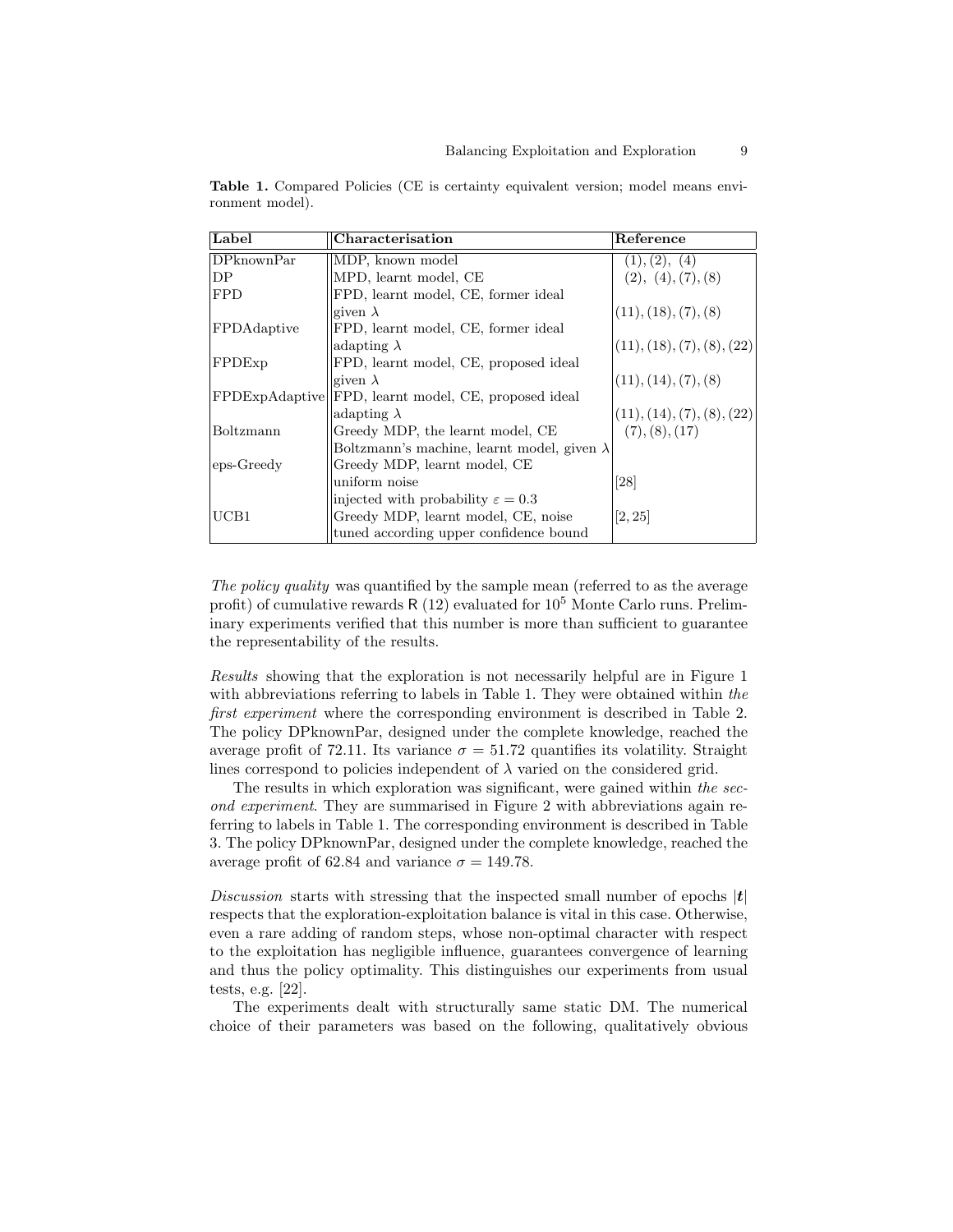

Fig. 1. The results of the first experiment. The average profit is the sample mean of cumulative rewards (12) for the compared policies, Table 1, and different  $\lambda$  values on the grid (23).



Fig. 2. The results of the second experiment. The average profit is the sample mean of cumulative rewards (12) for compared policies, Table 1, and different  $\lambda$  values on the grid (23).

fact. The need for exploration (within the considered short-horizon scenario) depends on the mutual relation of the prior probability  $p(\theta|V_0)$  and the parameter  $\theta_{simulated}$  of the simulated environment model, see Table 4. The influence of this relation is enhanced or attenuated by the considered reward r. Note that

The first experiment, reflected in Figure 1, in which the DP policy is the best one warns that exploration need not be always helpful. Notably, FPD and Boltzmann's machine with sufficiently small  $\lambda$  can be arbitrarily close to this best behaviour. Due to the lack of exploration significance no other conclusions concerning the quality of the tested policies can be made. But it calls for an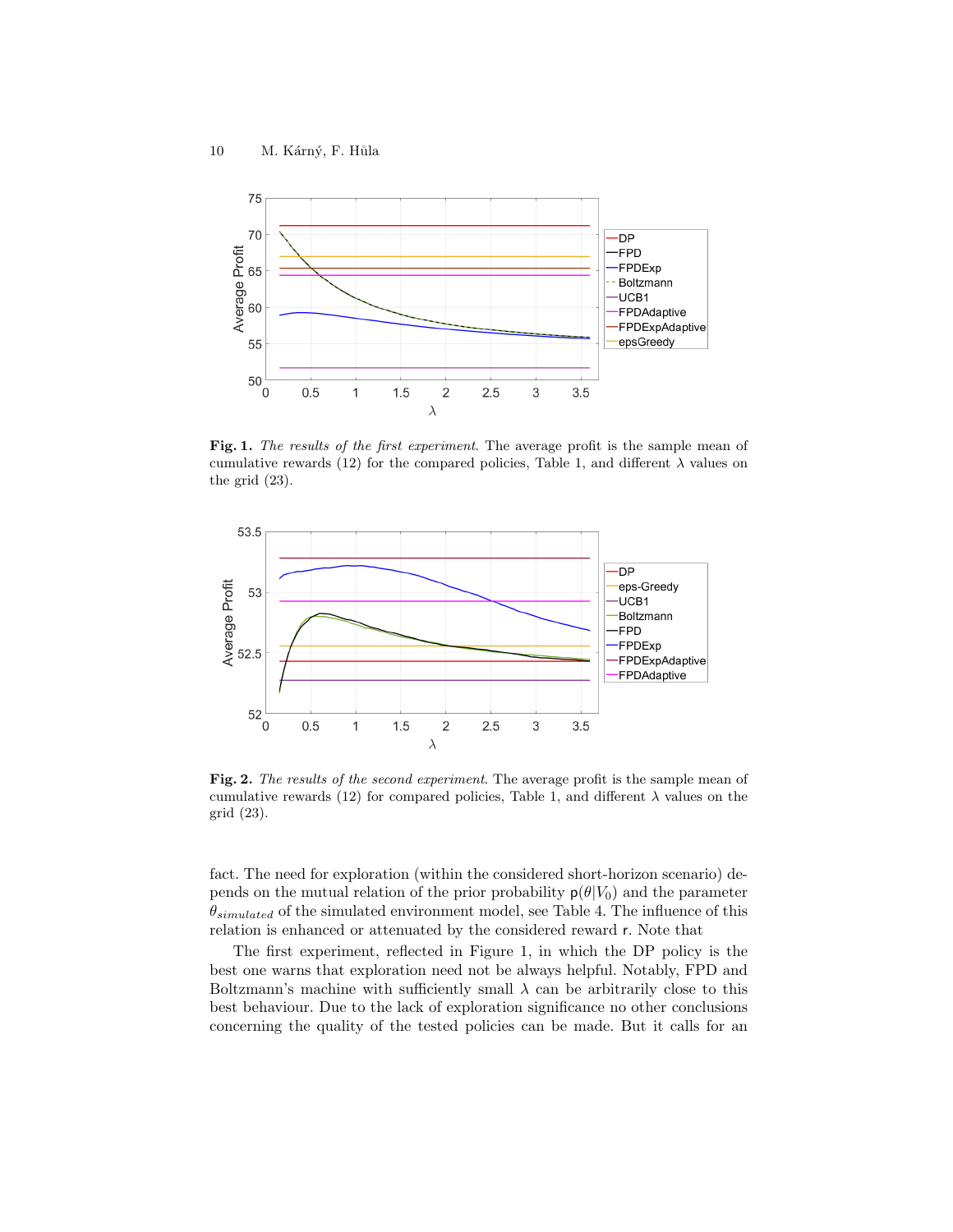improvement of  $\lambda$  tuning, which should converge to zero if the exploration is superfluous.

The second experiment, reflected in Figure 2, is more informative. The policy based on a newly proposed relation of FPD with MDP and an adaptive choice of  $\lambda$  (FPDExpAdaptive) brings the highest improvement (about 2%). A similar performance can be reached for a fixed but properly chosen  $\lambda$  (FPDExp). The adaptive FPD is worse (FPDAdaptive) but still outperforms the remaining competitors. The similarity of the results for the  $\lambda$ -dependent FPD and Boltzmann's machine supports the conjecture that the performance of Boltzmann's machine can be improved by adapting  $\lambda$ . This may be important in its other applications.

## 4 Concluding Remarks

The paper has arisen from inspecting the conjecture that the certainty-equivalent version of non-traditional fully probabilistic design (FPD) of decision policies properly balances exploitation with exploration. The achieved results supported it. Moreover the paper: (a) established a better relation of FPD to the widespread Markov decision processes; (b) proposed an adaptive tuning of the involved parameter, which can be used in the closely-related simulated annealing and Boltzmann's machine; (c) provided a sample of extensive experiments, which confirmed that standard exploration techniques are outperformed by the FPDbased policies.

The future work will concern: (i) an algorithmic recognition of cases in which exploration is unnecessary; (ii) inspection of a tuning mechanism based on extremum-seeking control; (iii) an efficient implementation of  $\lambda$ -tuning; (iv) application of the proposed ideas to continuous-valued MDP; (v) real-life problems, especially those in which a short, but non-unit, decision horizon is vital as in environmental decision making [24].

# References

- 1. Åström, K.: Introduction to Stochastic Control. Academic Press, NY (1970)
- 2. Auer, P., Cesa-Bianchi, N., Fischer, P.: Finite-time analysis of the multiarmed bandit problem. Machine Learning 47(2-3), 235–256 (2002)
- 3. Barndorff-Nielsen, O.: Information and Exponential Families in Statistical Theory. Wiley, NY (1978)
- 4. Bellman, R.: Adaptive Control Processes. Princeton U. Press, NJ (1961)
- 5. Berger, J.: Statistical Decision Theory and Bayesian Analysis. Springer, NY (1985)
- 6. Bernardo, J.: Expected information as expected utility. The An. of Stat. 7(3), 686–690 (1979)
- 7. Bertsekas, D.: Dynamic Programming and Optimal Control. Athena Scientific, US (2001)
- 8. Cover, T., Thomas, J.: Elements of Information Theory. Wiley (1991), 2nd edition
- 9. Črepinšek, M., Liu, S., Mernik, M.: Exploration and exploitation in evolutionary algorithms: A survey. ACM Computing Survey 45(3), 37–44 (2013)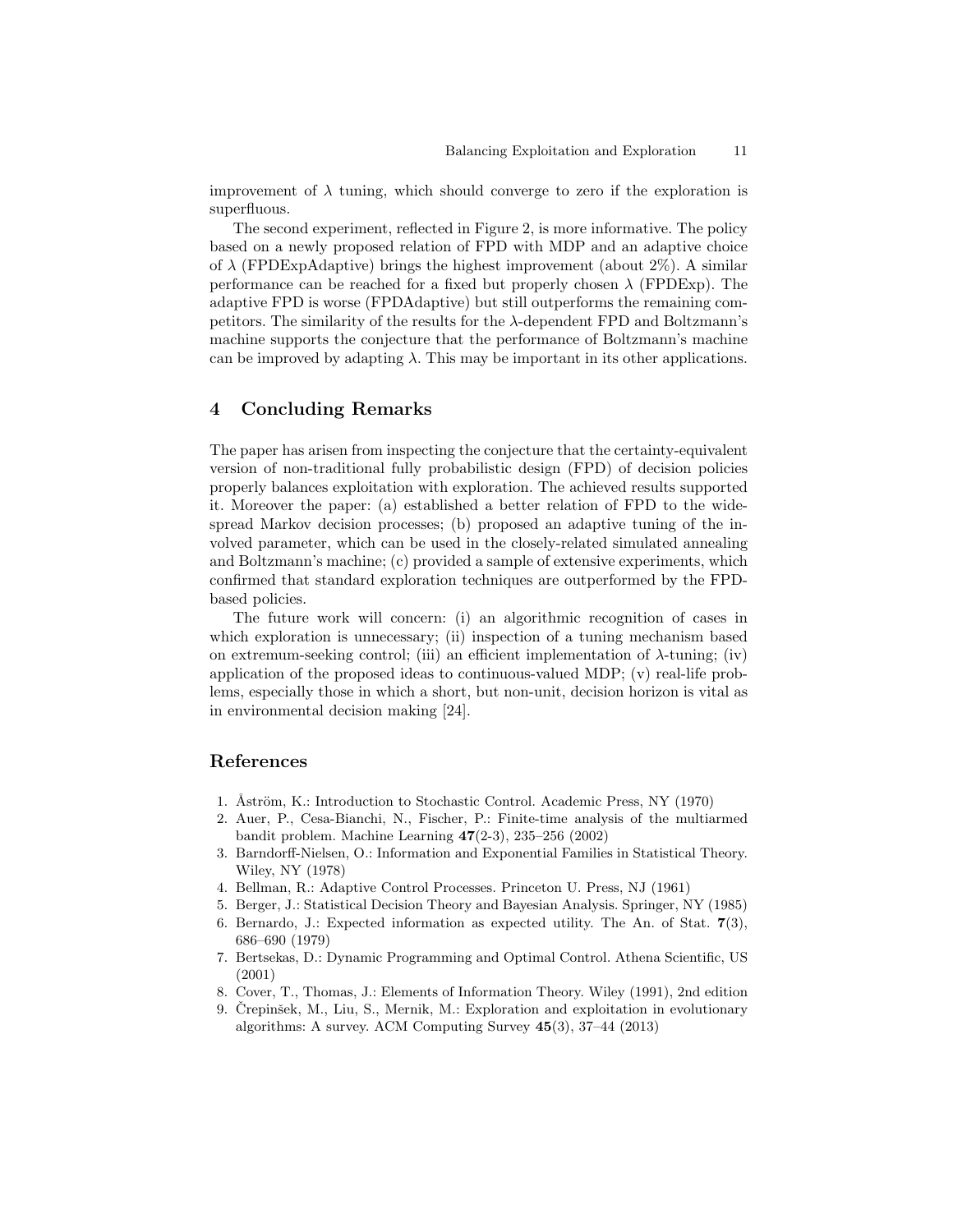- 12 M. Kárný, F. Hůla
- 10. Duff, M.O.: Optimal Learning; Computational Procedures for Bayes-Adaptive Markov Decision Processes. Ph.D. thesis, University of Massachusetts Amherst (2002)
- 11. Feldbaum, A.: Theory of dual control. Autom. Remote Control 21,22(9,2) (1960,61)
- 12. Gómez, A.G.V., Kappen, H.: Dynamic policy programming. The J. of Machine Learning Research 30, 3207–3245 (2012)
- 13. Guan, P., Raginsky, M., Willett, R.: Online Markov decision processes with Kullback-Leibler control cost. In: American Control Conference. pp. 1388–1393. IEEE (2012)
- 14. Hůla, F.: Explorative Fully Probabilistic Design of Adaptive Decision Strategies. Master's thesis, FJFI, Czech Technical University, Prague (2018)
- 15. Kappen, H.: Linear theory for control of nonlinear stochastic systems. Physical review letters 95(20), 200201 (2005)
- 16. Kárný, M., Guy, T.V.: Fully probabilistic control design. Systems & Control Letters  $55(4)$ , 259-265 (2006)
- 17. Kárný, M., Guy, T.: On support of imperfect Bayesian participants. In: Guy, T., et al (eds.) Decision Making with Imperfect Decision Makers, vol. 28. Springer, Berlin (2012), Intelligent Systems Reference Library
- 18. Kárný, M., Kroupa, T.: Axiomatisation of fully probabilistic design. Infor. Sciences 186(1), 105–113 (2012)
- 19. Kuhn, H., Tucker, A.: Nonlinear programming. In: Proc. of 2nd Berkeley Symposium, pp. 481–492. Univ. of California Press (1951)
- 20. Kullback, S., Leibler, R.: On information and sufficiency. Annals of Mathematical Statistics 22, 79–87 (1951)
- 21. Kumar, P.: A survey on some results in stochastic adaptive control. SIAM J. Control and Applications 23, 399–409 (1985)
- 22. Ouyang, Y., Gagrani, M., Nayyar, A., Jain, R.: Learning unknown Markov decision processes: A Thompson sampling approach. In: et al, I.G. (ed.) Advances in Neural Information Processing Systems 30, pp. 1333–1342. Curran Associates, Inc. (2017), http://papers.nips.cc/paper/ 6732-learning-unknown-markov-decision-processes-a-thompson-sampling-approach. pdf
- 23. Puterman, M.: Markov Decision Processes: Discrete Stochastic Dynamic Programming. Wiley (2005)
- 24. Springborn, M.: Risk aversion and adaptive management: Insights from a multiarmed bandit model of invasive species risk. Journal of Environmental Economics and Management 68, 226–242 (2014)
- 25. Tang, H., et al: #Exploration: A study of count-based exploration for deep reinforcement learning. In: et al, I.G. (ed.) Advances in Neural Information Processing Systems 30, pp. 2753– 2762. Curran Associates, Inc. (2017), http://papers.nips.cc/paper/ 6868-exploration-a-study-of-count-based-exploration-for-deep-reinforcement-learning. pdf
- 26. Tanner, M.: Tools for statistical inference. Springer Verlag, NY (1993)
- 27. Ullrich, M.: Optimum control of some stochastic systems. In: Preprints of the VIIIth conference ETAN. Beograd (1964)
- 28. Vermorel, J., Mohri, M.: Multi-armed bandit algorithms and empirical evaluation. In: European conference on machine learning. pp. 437–448. Springer (2005)
- 29. Šindelář, J., Vajda, I., Kárný, M.: Stochastic control optimal in the Kullback sense. Kybernetika 44(1), 53–60 (2008)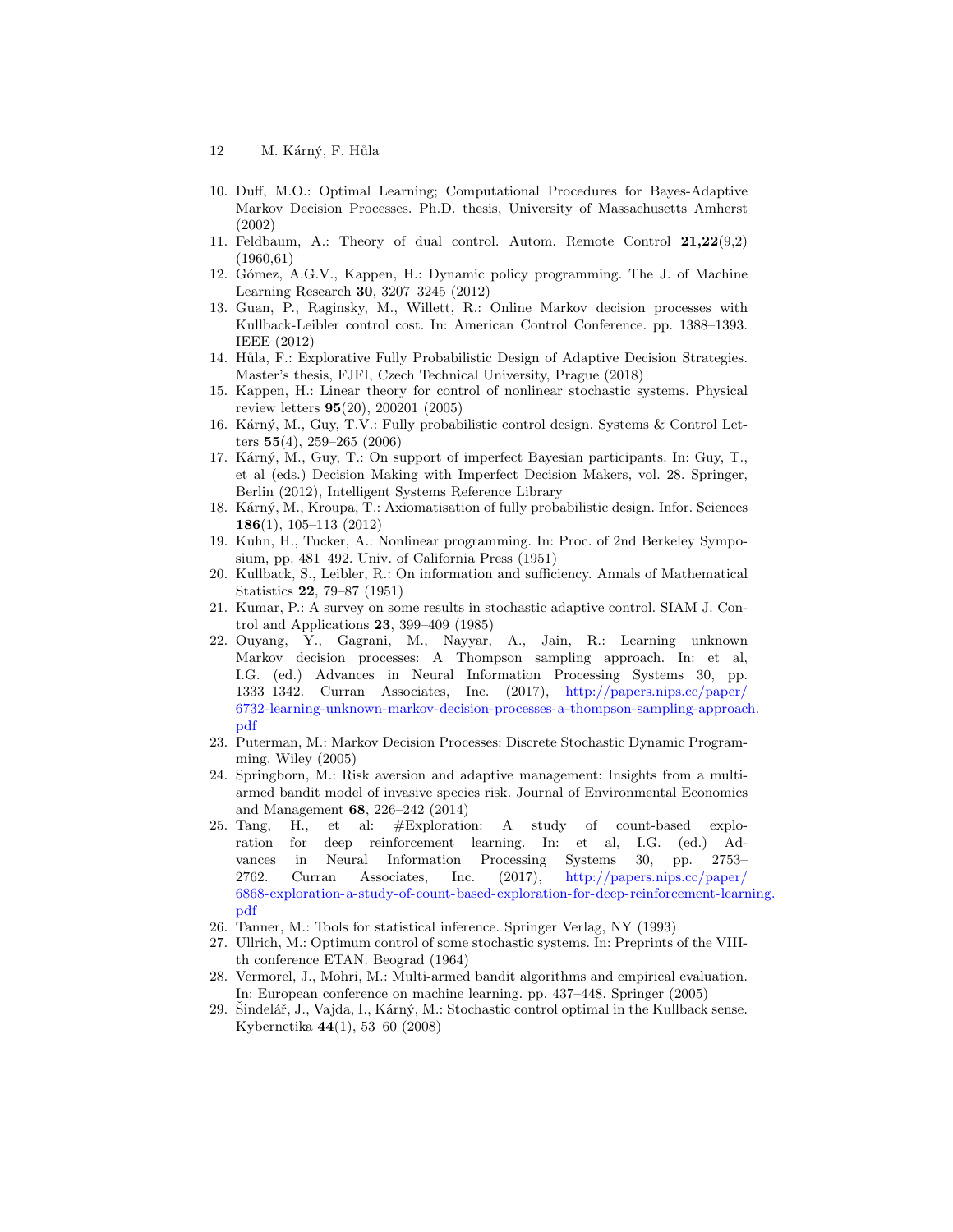- 30. Witten, I., Frank, E., Hall, M., Pal, C.: Data Mining: Practical machine learning tools and techniques. 4th edition, Elsevier (2017)
- 31. Wu, H., Guo, X., Liu, X.: Adaptive exploration-exploitation trade off for opportunistic bandits (2017), preprint arXiv:1709.04004

# Appendix

This section provides considered rewards and transition probabilities used in experiments, Section 3. Static, time-invariant cases are considered. Their transition probabilities  $p(\tilde{s}|a, s) = p(\tilde{s}|a)$  are the same  $\forall s \in s$ .

Table 2. The data used in the first experiment. Explicit values of the reward  $r_t(\tilde{s}, a, s) = r(\tilde{s}, a)$ , on the left side and of the transition probabilities  $p_t(\tilde{s}|a, s) = r(\tilde{s}, a)$ on the right side. They are constant  $\forall s \in \mathbf{s}, t \in \mathbf{t}$  and  $|\mathbf{s}| = 10$ ,  $|\mathbf{a}| = 5$ . Rows and columns correspond to states  $\tilde{s} \in \mathbf{s}$  and actions  $a \in \mathbf{a}$ , respectively.

|        |   |                |                                    | The reward $r_t$ |    | The transition probability <b>p</b> |      |      |      |      |  |
|--------|---|----------------|------------------------------------|------------------|----|-------------------------------------|------|------|------|------|--|
|        |   |                | $\text{actions } a \in \mathbf{a}$ |                  |    | actions $a \in \mathbf{a}$          |      |      |      |      |  |
|        | 5 | 7              | 6                                  | 5                | 10 | 0.12                                | 0.16 | 0.12 | 0.12 | 0.08 |  |
|        | 1 | 6              | 1                                  | 3                | 6  | 0.02                                | 0.13 | 0.08 | 0.02 | 0.02 |  |
| S      | 6 | $\overline{2}$ | 5                                  | 7                | 9  | 0.08                                | 0.16 | 0.06 | 0.14 | 0.15 |  |
| W      | 5 | 6              | 1                                  | 5                | 4  | 0.18                                | 0.04 | 0.08 | 0.08 | 0.13 |  |
| ķΩ     | 5 | $\overline{2}$ | $\overline{2}$                     | 6                | 6  | 0.10                                | 0.06 | 0.18 | 0.10 | 0.06 |  |
| states | 4 | 8              | 6                                  | 4                | 5  | 0.02                                | 0.10 | 0.16 | 0.10 | 0.09 |  |
|        | 3 | 9              | 3                                  | 8                | 5  | 0.06                                | 0.07 | 0.08 | 0.08 | 0.13 |  |
|        | 7 | 5              | $\overline{2}$                     | 6                | 8  | 0.02                                | 0.02 | 0.02 | 0.12 | 0.13 |  |
|        | 3 | 9              | 3                                  | $\overline{2}$   | 6  | 0.20                                | 0.18 | 0.16 | 0.20 | 0.04 |  |
|        | 3 | 1              | 4                                  | 8                | 10 | 0.20                                | 0.09 | 0.06 | 0.04 | 0.17 |  |

Table 3. The data used in the second experiment. Explicit values of the reward  $r_t(\tilde{s}, a, s) = r(\tilde{s}, a)$ , on the left side and of the transition probabilities  $p_t(\tilde{s}|a, s) = r(\tilde{s}, a)$ on the right side. They are constant  $\forall s \in \mathbf{s}, t \in \mathbf{t}$  and  $|\mathbf{s}| = 10$ ,  $|\mathbf{a}| = 5$ . Rows and columns correspond to states  $\tilde{s} \in \mathbf{s}$  and actions  $a \in \mathbf{a}$ , respectively.

|                      |                |    | The reward $r_t$                   |                |                | The transition probability <b>p</b> |      |      |      |      |  |
|----------------------|----------------|----|------------------------------------|----------------|----------------|-------------------------------------|------|------|------|------|--|
|                      |                |    | $\text{actions } a \in \mathbf{a}$ |                |                | actions $a \in \mathbf{a}$          |      |      |      |      |  |
|                      | 1              |    | 1                                  | 1              | 1              | 0.03                                | 0.05 | 0.03 | 0.02 | 0.08 |  |
|                      | $\overline{2}$ | 2  | 2                                  | $\overline{2}$ | $\overline{2}$ | 0.05                                | 0.07 | 0.09 | 0.05 | 0.05 |  |
| S                    | 3              | 3  | 3                                  | 3              | 3              | 0.08                                | 0.12 | 0.14 | 0.07 | 0.08 |  |
| W                    | 3              | 3  | 3                                  | 3              | 3              | 0.08                                | 0.07 | 0.09 | 0.07 | 0.05 |  |
| $\tilde{\mathbf{5}}$ | $\overline{5}$ | 5  | 5                                  | 5              | 5              | 0.11                                | 0.17 | 0.11 | 0.12 | 0.11 |  |
| states               | 6              | 6  | 6                                  | 6              | 6              | 0.29                                | 0.31 | 0.20 | 0.15 | 0.30 |  |
|                      | 12             | 12 | 12                                 | 12             | 12             | 0.13                                | 0.07 | 0.09 | 0.29 | 0.16 |  |
|                      | 4              | 4  | 4                                  | 4              | 4              | 0.11                                | 0.05 | 0.11 | 0.10 | 0.08 |  |
|                      | 3              | 3  | 3                                  | 3              | 3              | 0.08                                | 0.07 | 0.09 | 0.07 | 0.05 |  |
|                      | $\overline{2}$ | 2  | $\overline{2}$                     | $\overline{2}$ | $\overline{2}$ | 0.05                                | 0.02 | 0.06 | 0.05 | 0.03 |  |